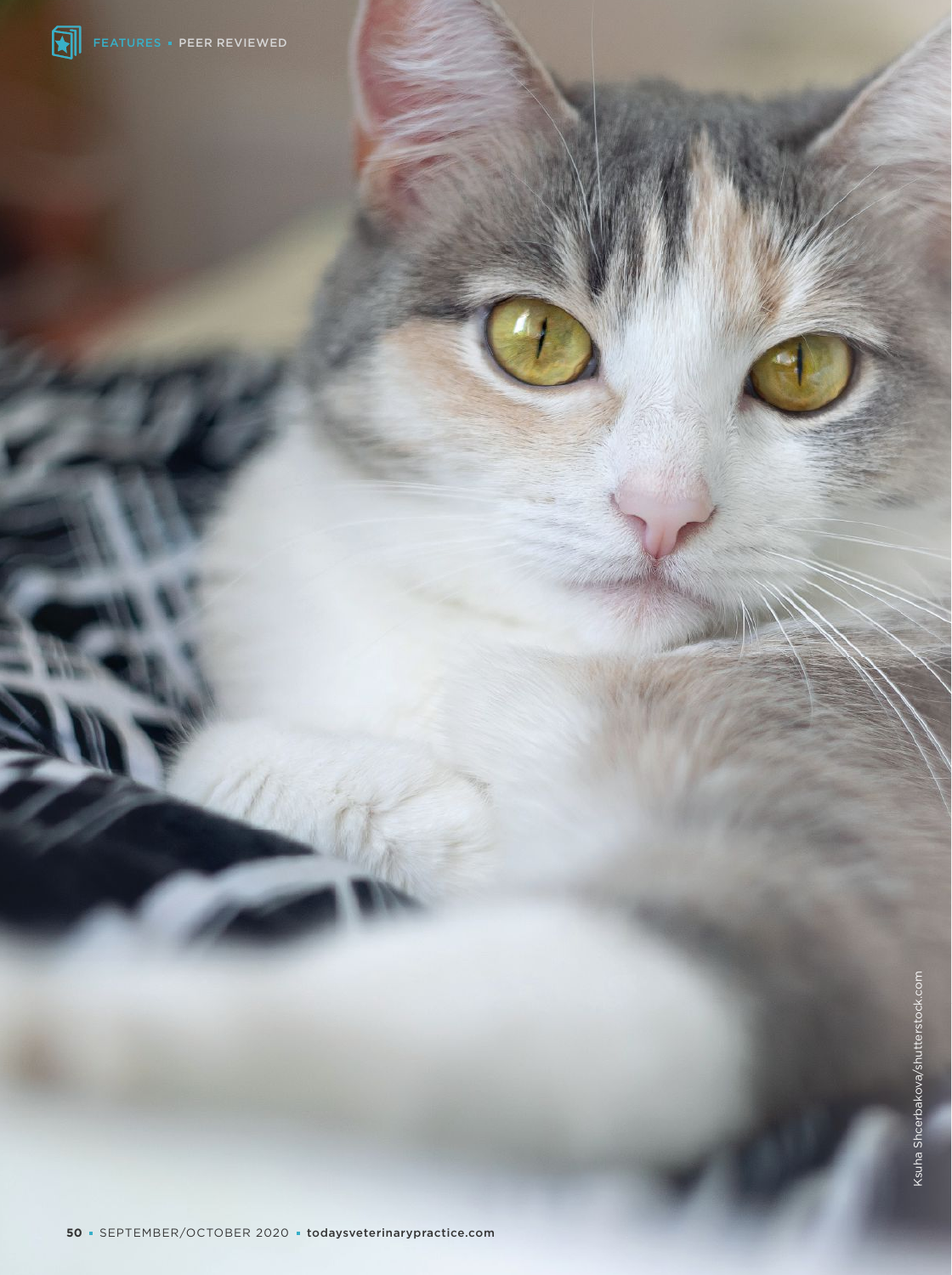

# ISSUES IN GASTROINTESTINAL DISORDERS

# **The Diabetic Cat with Inflammatory Bowel Disease**

*Audrey K. Cook, BVM&S, MRCVS, MSc Vet Ed, DACVIM-SAIM, DECVIM-CA, DABVP (Feline) Texas A&M University College of Veterinary Medicine & Biomedical Sciences*

Diabetes mellitus (DM) is a common feline endocrinopathy, with an estimated prevalence of 1 in 100 to 1 in 500 cats.<sup>1</sup> Although the pathogenesis is complex, sustained insulin resistance often plays a role, and feline DM has strong similarities to type 2 DM in people.<sup>2</sup> Although most cats are treated with exogenous insulin, dietary modification and the mitigation of insulin-resistant disorders are key parts of successful patient management.<sup>1</sup>

Comorbid conditions can complicate the management of cats with DM, and those with concurrent gastrointestinal (GI) dysfunction such as inflammatory bowel disease (IBD) present some unique challenges (**BOX 1**). Inflammatory processes associated with GI disease may affect insulin sensitivity, thereby driving hyperglycemia and weight loss in a previously well-regulated diabetic patient. Conversely, inconsistent food intake secondary to GI dysfunction puts diabetic patients at risk of hypoglycemia, as insulin needs may change unpredictably. In addition, intestinal protein loss with increased albumin turnover lowers serum

fructosamine concentrations and may confuse efforts to assess glycemic control.<sup>3</sup>

Unfortunately, little consensus currently exists in the terminology for chronic GI disease in cats. For the purposes of this article, the term *inflammatory bowel disease* describes chronic signs of GI dysfunction (e.g., vomiting, diarrhea,

#### **BOX 1 Diabetes Mellitus and Gastrointestinal Disease: Challenges in Management**

- **Maintenance of adequate food intake**
- Maintenance of acceptable body weight
- **Balancing dietary needs for both conditions**
- Avoidance of hypoglycemia
- **Effect of medical therapy on insulin** requirements
- **Timely adjustment of insulin as needs change**

#### **CHALLENGE ACCEPTED**

Managing inflammatory bowel disease in diabetic cats can be challenging, but certain diets and therapy can improve patient wellbeing.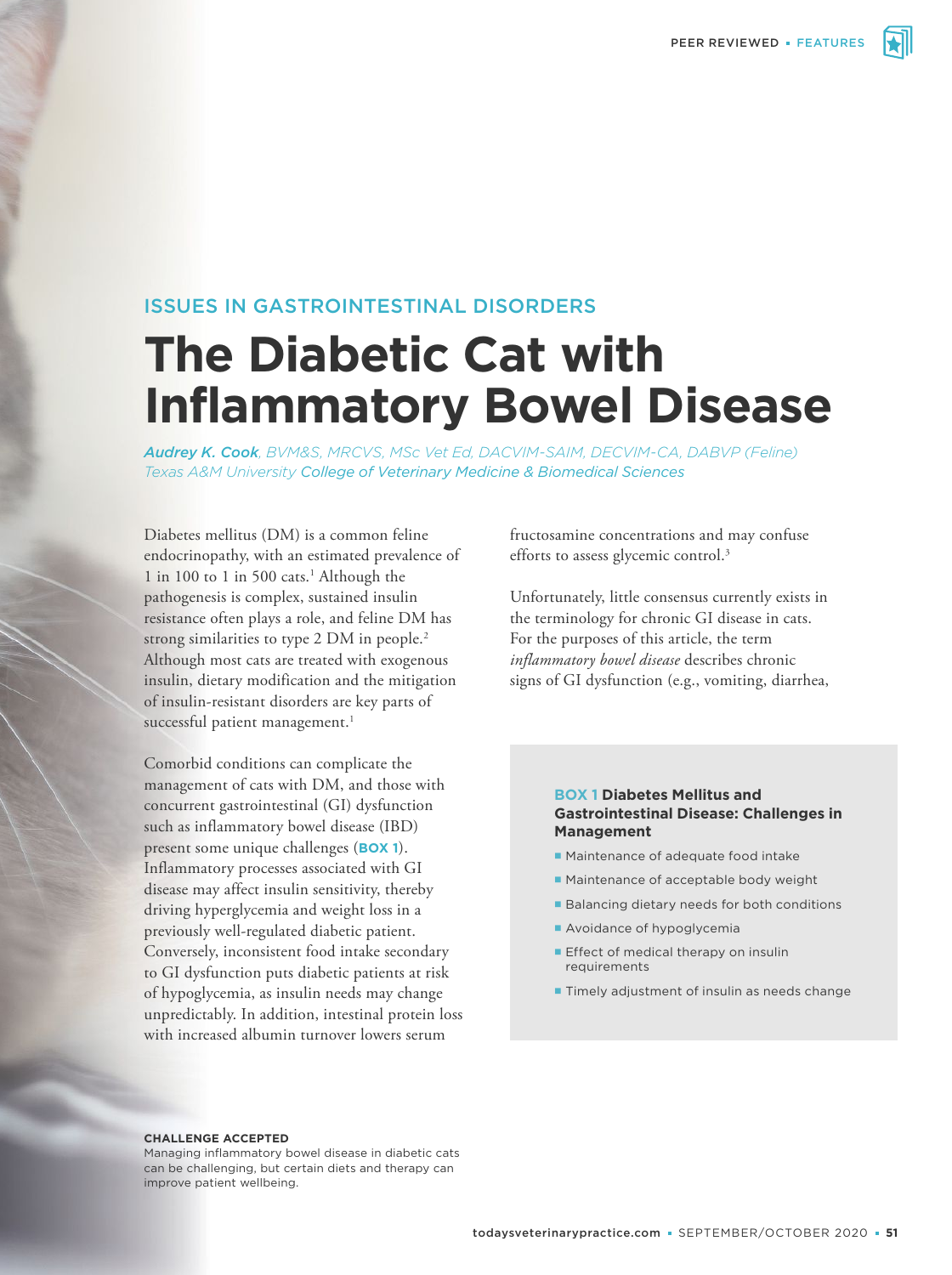changes in food intake, and weight loss) accompanied by histologically documented GI inflammation.<sup>4</sup> In practice, the term *idiopathic IBD* is used for cats in which a cause of the inflammation cannot be identified; that is, cats without an infectious (including parasitic), neoplastic, or metabolic cause, as well as cats that fail to improve with appropriate dietary modification (i.e., food-responsive enteropathy) or the administration of an antibiotic (i.e., antibiotic-responsive enteropathy).

## RECOGNIZING AND DIAGNOSING INFLAMMATORY BOWEL DISEASE

The clinical manifestations of IBD are variable and can be confused with those of poorly regulated DM (e.g., weight loss, polyphagia) or concurrent pancreatitis (e.g., vomiting, hyporexia). Changes in stool consistency are highly suggestive of chronic enteropathy; however, grossly normal fecal output does not rule out the possibility of substantial GI dysfunction in cats. Specific diagnostics such as ultrasonographic assessment of intestinal wall thickness and appearance, along with measurement of serum folate and cobalamin concentrations, may confirm the presence of GI disease and guide decisions regarding the collection of appropriate biopsy samples via



**FIGURE 1.** Endoscopic image of the proximal duodenum of a 10-year-old female spayed domestic shorthaired cat with chronic vomiting and weight loss. The mucosa is fragile and irregular. Biopsy revealed moderate lymphoplasmacytic enteritis. Clinical signs resolved following the introduction of a novel antigen diet.

#### **BOX 2 Diagnostic Approach for Cats With Suspected IBD**

- Chemistry profile with electrolytes
- **Urinalysis**
- **Fecal flotation** 
	- +/- Specific pathogen testing (e.g., *Tritrichomonas*, *Histoplasma*)
- Serum total thyroxine (T4)
	- $+/-$  Free T4
	- $+/-$  Feline leukemia virus and feline immunodeficiency virus testing
- **Serum folate and cobalaminal** 
	- +/- Feline pancreatic lipase immunoreactivity<sup>b</sup>
	- $+/-$  Trypsin-like immunoreactivity<sup>b</sup>
- **Empirical deworming (patients with diarrhea)** Fenbendazole 50 mg/kg PO q24h × 3 days
- **Abdominal ultrasonography**
- **Gastrointestinal biopsy collection**
- **Food trial: novel antigen or hydrolyzed** proteing
	- $+/-$  Antibiotic trial for patients with diarrhea (tylosin 15 mg/kg PO q12h)<sup>c</sup>
- **Immunomodulatory therapy**
- a Guidelines for supplementation available at vetmed.tamu .edu/gilab/service/assays/b12folate/
- b Concurrent pancreatic disease does not rule out IBD
- c May be performed before biopsy collection

laparotomy or endoscopy (**FIGURE 1**). A recommended workup for cats with signs suggestive of chronic enteropathy is provided in **BOX 2**.

Although clinicians may be reluctant to anesthetize a poorly controlled diabetic cat, careful planning and monitoring mitigate much of the risk.<sup>5</sup> In the author's practice, anesthetic procedures for diabetic patients are scheduled early in the day so that the patients can be monitored for several hours afterward. Breakfast is withheld, and 50% of the usual insulin dose is administered subcutaneously. The blood glucose level should be checked before anesthetic induction and every 30 minutes thereafter, until the cat is extubated and able to eat. A small meal should be offered as soon as the cat is able to eat (ideally within 2 hours of extubation). If necessary, a 2.5% dextrose infusion (50 mL of 50% dextrose in 1 L of fluids) can be administered to prevent hypoglycemia. The author often places an esophageal feeding tube at the time of surgical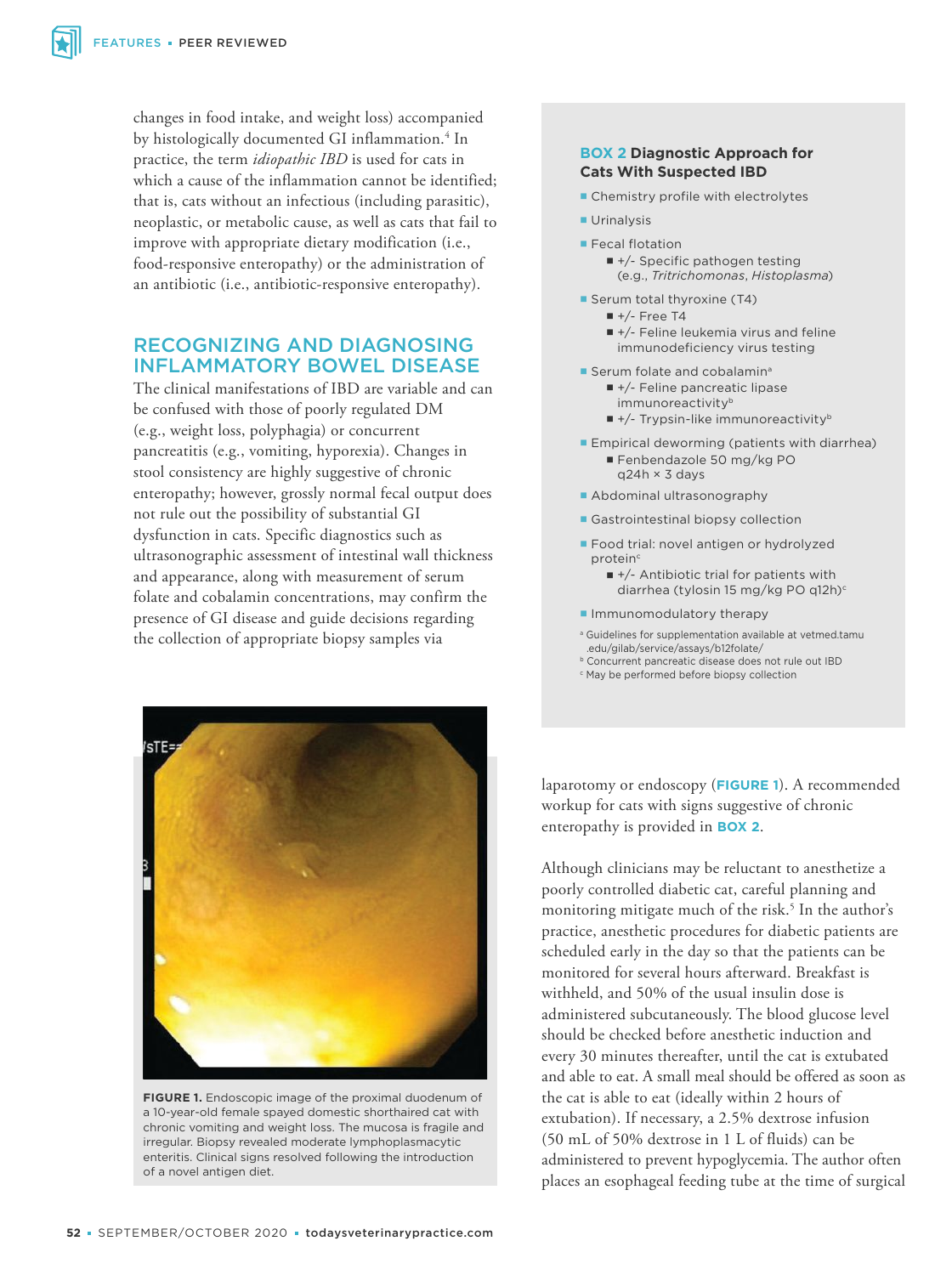or endoscopic biopsy collection in cats with a history of hyporexia, as this facilitates the adequate intake of specific diets and the administration of medications.

If a client declines GI biopsy or the cat's clinical condition precludes invasive diagnostics, it is reasonable to make a presumptive diagnosis of IBD and move forward accordingly. However, it is imperative to exclude regionally endemic infectious conditions (e.g., GI histoplasmosis) before beginning immunomodulatory therapy. Clinicians should also consider the possibility of GI small cell lymphoma, which shares many clinical features with IBD but carries a more guarded long-term prognosis.

## DIETARY CONSIDERATIONS

Research in client-owned cats with unexplained chronic GI inflammation suggests that a substantial proportion will have a positive clinical response to a novel protein diet.<sup>6</sup> It is therefore worthwhile to try a limited-antigen or hydrolyzed protein diet before prescribing antibiotics or immunomodulatory agents. Dietary considerations for cats with concurrent DM are more complicated, however, as current recommendations support the use of low-carbohydrate diets (<14% metabolizable energy [ME]) in diabetic cats. $1,5,7$  All cats have an inherently limited ability to digest starches,<sup>8</sup> and their endocrine response to carbohydrates is distinctly different to that from dogs and people.<sup>9</sup> Diets rich in digestible carbohydrates are thought to contribute to postprandial hyperglycemia in diabetic cats, and low-carbohydrate diets appear to support pancreatic β-cell health and facilitate diabetic remission.<sup>7</sup>

#### **BOX 3 Limited-Antigen Diets With Carbohydrate Content <20% of Metabolizable Energy**

- Royal Canin Veterinary Diet Selected Protein PR Canned<sup>a</sup>
- **Royal Canin Veterinary Diet Selected** Protein PD Canned<sup>a</sup>
- Hill's Prescription Diet d/d Venison Formula Canned<sup>b</sup>
- Hill's Prescription Diet d/d Duck Formula Canned<sup>b</sup>
- a royalcanin.com/us/cats/products/vet-products b hillspet.com/products/cat-food#pd
- 

All cats have an inherently limited ability to digest starches,<sup>8</sup> and their endocrine response to carbohydrates is distinctly different to that from dogs and people.<sup>9</sup>

All the currently available prescription dry and canned foods with limited ingredients or hydrolyzed proteins exceed the carbohydrate recommendation of <14% ME, although a few of the canned limited-antigen products do provide <20% ME as carbohydrate (**BOX 3**). The cat's current feeding regimen—free choice versus meal fed; dry food versus canned—must also be considered. It can be very difficult to change preferences, and some cats are very reluctant to eat enough wet food if accustomed to dry.<sup>10</sup> It is very important when making a dietary recommendation to carefully calculate both the cat's current caloric intake and its target intake, based on an estimation of its optimal weight and present body condition score. Online calculators (e.g., petnutritionalliance.org) can be helpful in this regard.

The novel diet should be introduced over several days and then fed exclusively for 3 weeks. As foodresponsive enteropathies can be triggered by both antigens and microingredients, it may be worthwhile to switch brands rather than return to the original food. If the cat's clinical signs resolve and the cat is maintaining an acceptable weight, the new diet should be continued. If not, a second diet trial can be considered (in case of unknown prior exposure to the first antigen) or a diabetic diet can be reintroduced.

Cats with colonic IBD may benefit from a high-fiber diet, as soluble fibers provide butyrate and are thought to support a healthy microbiome. Standard high-fiber diets often contain substantial amounts of digestible carbohydrates, which may be problematic from a diabetic perspective. However, the dry formulations of both Royal Canin Glycobalance (royalcanin.com/us/ cats/products/vet-products/feline-glycobalancedrycat-food) and Hills m/d (hillspet.com/cat-food/ pd-md-feline-dry) have a fairly robust fiber content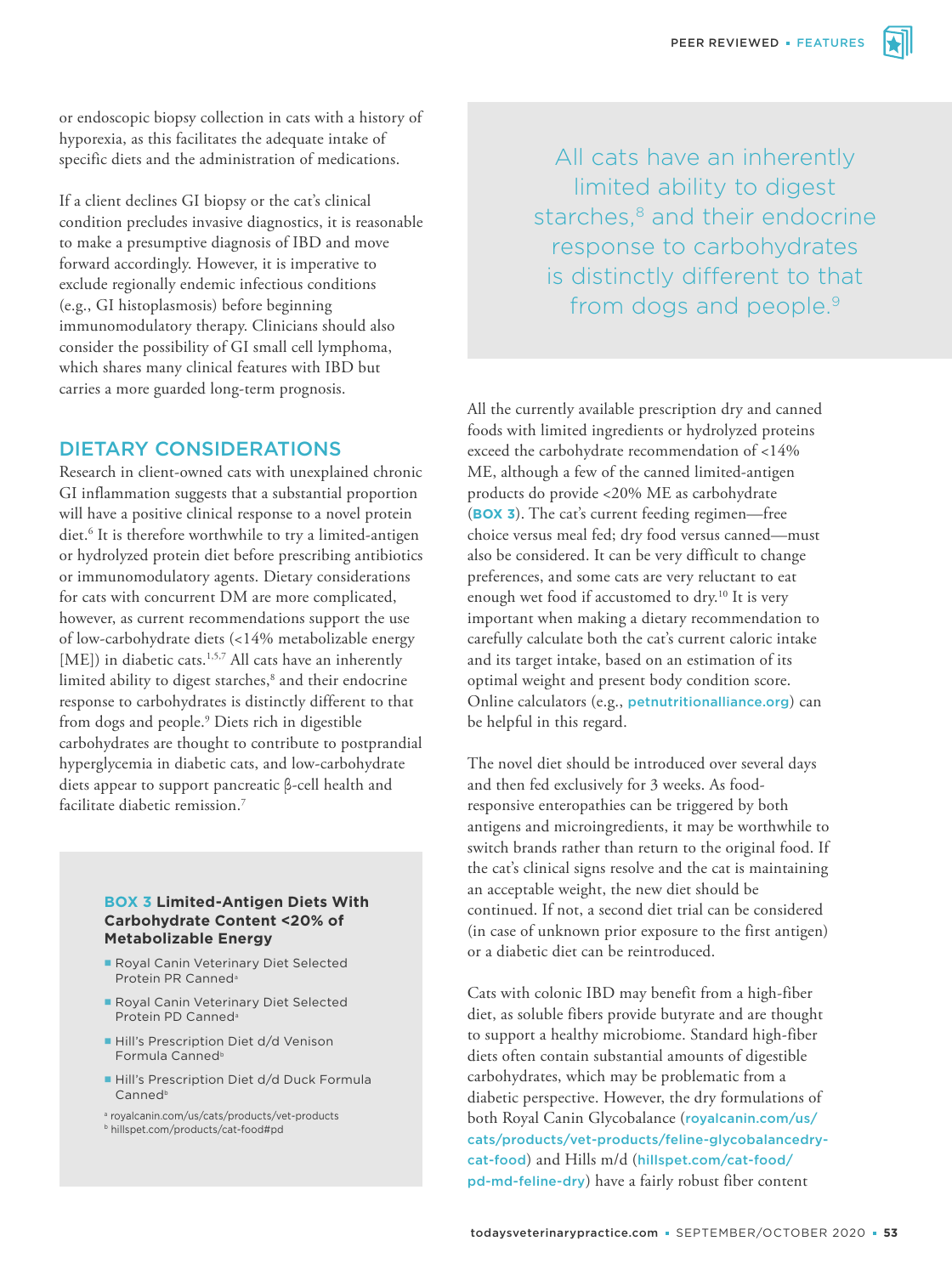Cyclosporine is a non-myelosuppressive immunomodulator that is used in the management of canine IBD;<sup>13</sup> there is very little information regarding its efficacy for this condition in cats.<sup>11</sup>

> (≈30 g total dietary fiber/Mcal) and may be a useful option for these patients.

## IMMUNOMODULATORY THERAPIES

Many cats with IBD ultimately require immunomodulatory therapy, and glucocorticoids are the mainstay of this approach.<sup>11</sup> Unfortunately, steroids are powerful insulin antagonists that predictably blunt the response to exogenous insulin, resulting in hyperglycemia. Insulin doses must be adjusted to counter this effect and mitigate polyuria and weight loss. To prevent swings in blood glucose levels, it is prudent to use short-acting agents such as prednisolone (starting dose, 1 mg/kg PO q12h). When tapering prednisolone in diabetic pets, the author initially decreases the amount per dose rather than extending the frequency, so that the level of insulin resistance is relatively consistent throughout the day.

Information regarding the clinical utility of "locally active" glucocorticoids such as budesonide in cats with IBD is limited. In theory, the high first-pass effect should limit systemic exposure and associated insulin resistance. The author has rarely found budesonide to be a successful first-line substitute for prednisolone in cats with IBD; it may, however, be a suitable choice for long-term maintenance in some individuals (0.5 to 1 mg/cat q24h). This drug is substantially more expensive than prednisolone and must be reformulated for use in cats.

Chlorambucil is an alkylating antineoplastic agent that is routinely used in cats with lymphoplasmacytic IBD as well as those with small cell lymphoma.<sup>11,12</sup> Although it requires careful handling, this agent is usually well

tolerated and does not affect insulin sensitivity. It is therefore a good first-line choice for cats with DM and IBD. Chlorambucil can be myelosuppressive, so periodic complete blood counts are necessary. Varying regimens have been proposed; the author prefers 2 mg/ cat every 2 days or 2 mg/cat 3 times a week.

## Cyclosporine is a non-myelosuppressive

immunomodulator that is used in the management of canine IBD;<sup>13</sup> there is very little information regarding its efficacy for this condition in cats.<sup>11</sup> Although it may have a steroid-sparing effect, cyclosporine has been shown to inhibit insulin release, increase insulin resistance, and trigger overt DM in people. Posttransplantation DM was reported in a cohort of cats receiving cyclosporine, suggesting similar effects on glycemic events in this species.<sup>14</sup> For this reason, it may not convey any advantages over oral glucocorticoids for cats with DM and IBD.

# GLYCEMIC CONTROL

Changes in glycemic events are to be expected when dietary formulations are changed or when insulin-



**FIGURE 2.** A 12-year-old male neutered domestic shorthaired cat with a continuous flash interstitial glucometer attached to the cervical region.